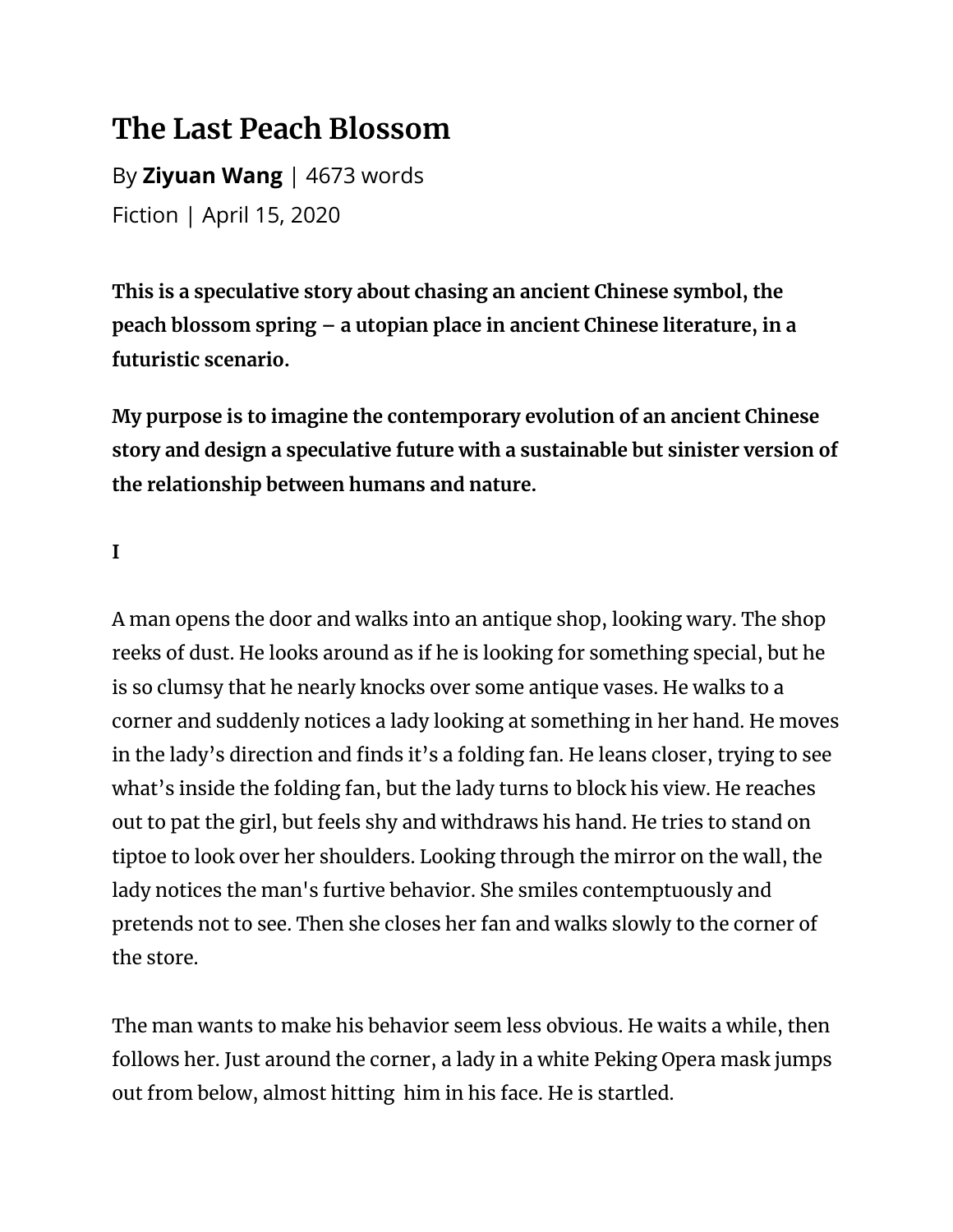"Wow!" The man panics.

"What do you want?" She takes off her mask and pretends to be angry.

"Well, I just want to see the image on your folding fan." The man is embarrassed.

"It's just an image that every folding fan has. Why is it special? I can show you."

The man sees the content of the folding fan in the girl's hand. It's an ink painting of a peach grove.

"Ah, that's what I've been looking for!

"This is?"

"Because it's a picture of peach trees."

"So what? You can find peach trees on a digital map."

"I'm an ink painter. My family used to be traditional Chinese painters. But in recent years, the energy conversion rate of peach trees has been difficult to break through. It is so low that the government has almost given up planting peach trees. So I haven't seen a real peach tree for a long time. My memory of the peach tree has become fainter and fainter, and I could hardly draw a good picture... "

"But if you look at this picture of a peach tree, does that help your painting?"

"Yes! I can feel the charm and tenacity of the peach tree in this ink painting. It is a rare and good painting."

The girl looks at the picture again for a moment in surprise and bites her lip. Something in her brain is processed and generated.

"Then you can have this fan."

"Oh, really? But it seems that you would like to have it."

"Because for a moment, it brought back a little of my childhood." The girl said thoughtfully.

"How was your childhood?"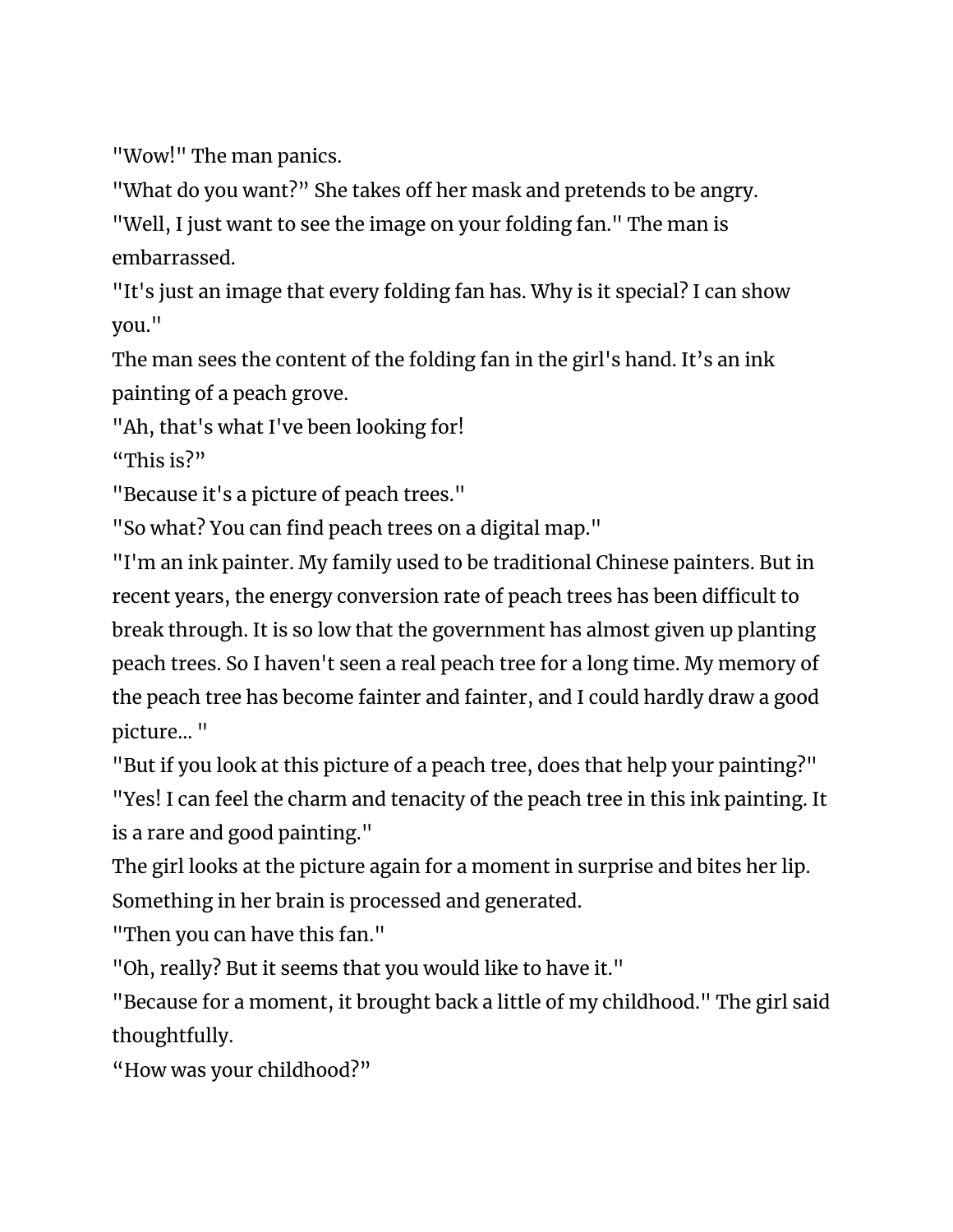"I grew up in the Trunk Children's Shelter. I lost track of my parents during one of the Great Migrations in my childhood. But I still want to see my hometown and know where my roots are. Just now when I looked at this painting it felt very familiar, as if I had lived in a village in a peach forest when I was a child. The peach trees there were very dense, but you could still see the moon shining through the branches. The entrance into the inner village of the peach yard is very small, only a small stream can enter, but after entering it, it is very spacious...I guess that's why folks often call it 'the Peach Blossom Spring.'"

"You seem to be talking about a place in ancient Chinese literature... I heard the name from my grandpa before."

"Oh, interesting. But documents from the past are said to exist only in defunct data centers. It's somewhere on earth. But for most people, like this antique store, the culture of the past is trash and useless in our response to the energy crisis. Without a stable material foundation, the superstructure will collapse." "Maybe... Maybe your memory is right? And we could find your village if we could track down a data center."

"But is it possible..."

"What do we have to lose? The earth is on the verge of collapse and the land of the past is no longer habitable. If you don't try, how do you know?" The man's eyes harden suddenly with a look of perseverance.

The girl looks at him as if she has seen the world for the first time with a glimmer of hope.

#### **II**

In the current era, all resources are very scarce. Because compared to human's lust, everything seems scarce. Humans consume most of the available resources like fossil fuels in 300 years, which is a really short period in terms of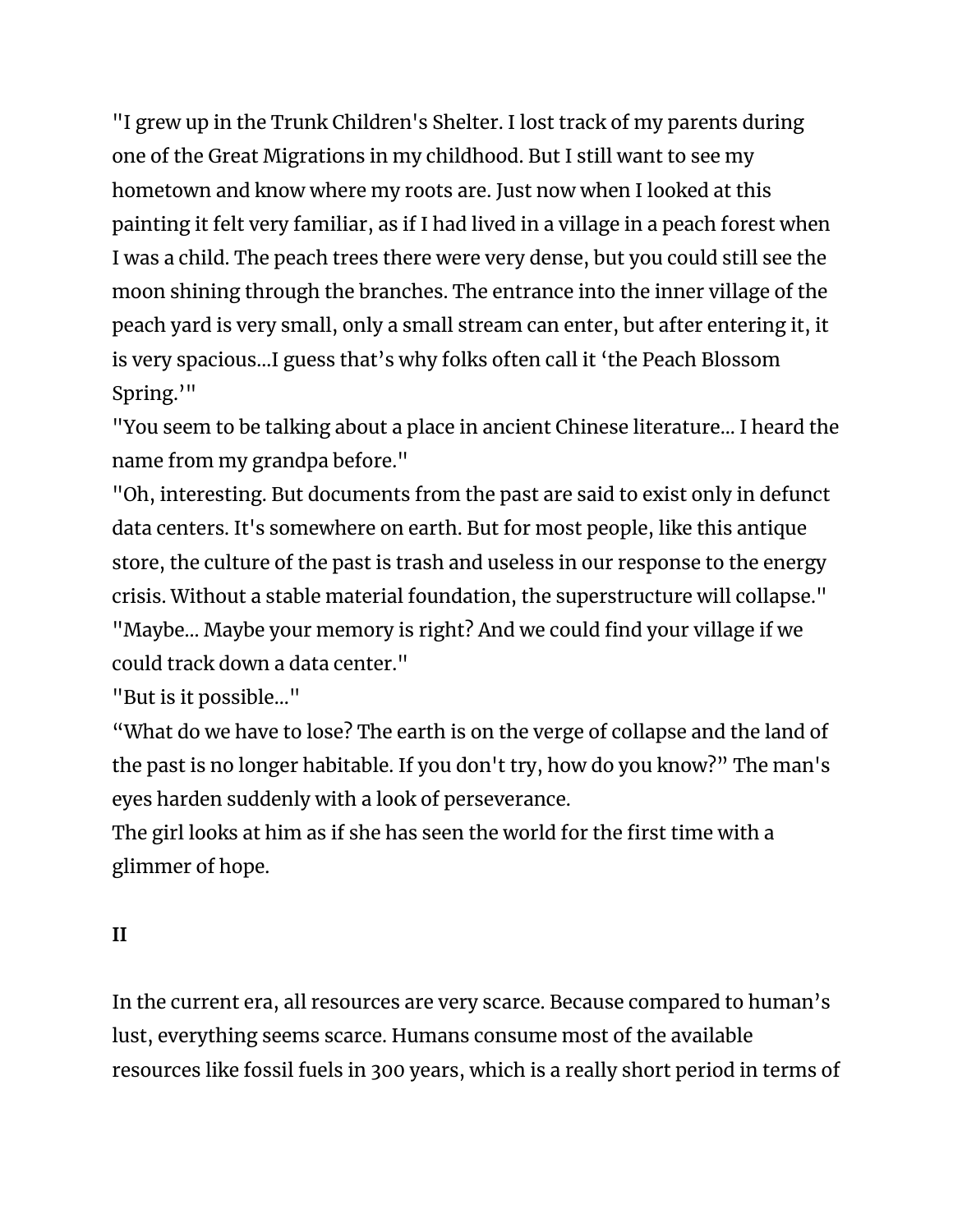the age of the earth. They create many concepts as main impulses for the development of capitalism, like "fashion," "trends," "popularity." Gradually, scientists made an unexpected discovery: raw materials for industrial processing were disappearing from major human habitats. Without these fuels, the fragile foundation of human civilization is drained of blood and turned into a gray area of scrap metal.

People abandon the prosperous urban residential areas. The rich continue to live in those areas and use up all the resources while pushing those who can't afford it to other areas. Thus creating a dynamic where the rich are living in big prosperous urban areas, using all the resources, while the rest of society is just trying to survive.

But this is not a lasting phenomenon, because the fragile and crude foundation of the civilization they built has finally become too expensive for the rich to afford due to its huge maintenance costs. One day, for some unknown reason, the world's rich people gather together and embark on a massive construction project to establish two human settlements in the Arctic and Antarctic circles called trunks and humans' last land and sea transportation system between the poles: the hyperloop pipeline. In this system, the train moves through a vacuum tube. With no air resistance, the train can reach speeds of more than 1,000 kilometers per hour. There are three such pipelines from the Arctic to the Antarctic: one through the Arctic Ocean, Asia, Australia and the Indian Ocean, one through North and South America, and one through Europe, the Middle East, Africa and the south Atlantic; the last one is only in reserve and usually not open. This means that humans can reach the North Pole from the South Pole in as little as 40 hours without stopping in between.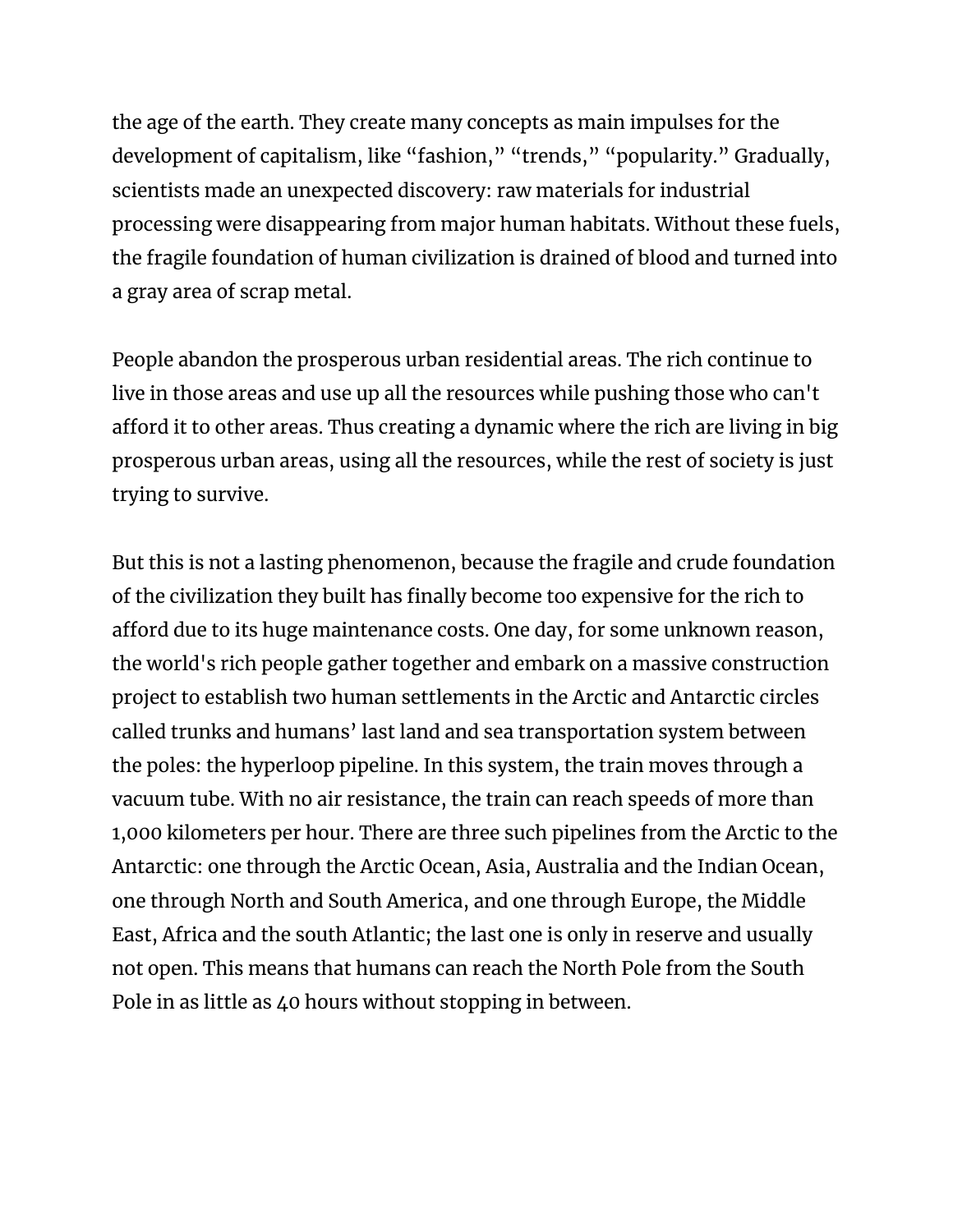A trunk is a completely self-contained ecosystem. In this new environment, everyone's strongest belief is the law of conservation of energy, and they need to be regularly tested on their knowledge of conservation and transformation of energy, otherwise, they cannot live in their strongholds. This execution of the law of conservation was only made possible due to innovations in chlorophyll research. In fact, they have created new plant species with a photosynthetic energy efficiency of more than 6%, the highest level ever theoretically possible for plants. Because the situation is too critical, humans abandoned the past currency system, and bioenergy has become the most mainstream currency in the new era. Plants and fruits have become the most valuable assets.

Although people in general continue to consume energy, people need to spend a greater cost to obtain materials, whether through labor or to export their own internal heat. In the early days of the energy monetary system, many people, lacking common sense or out of greed, tried to export a lot of heat in a short time to obtain a lot of goods. They think it was just a simple exercise to lose weight, but they don't have any energy left to keep their body functioning. They were soon reduced to shriveled corpses, and served as a warning to other humans. Since then, people have basically just asked for the resources they need to sustain themselves, and for the first time in a way they have truly felt an awe of energy and nature.

To get as much energy as possible, humans must live in polar regions where the sun never sets. The shelter where they live is covered with transgenic plants. Then comes the annual great migration, humans moving back and forth between the Trunks. When a polar region begins to go dark, people begin to move and slowly take away the transgenic plants. In this cycle, people are constantly chasing the sun to obtain the hard-won energy.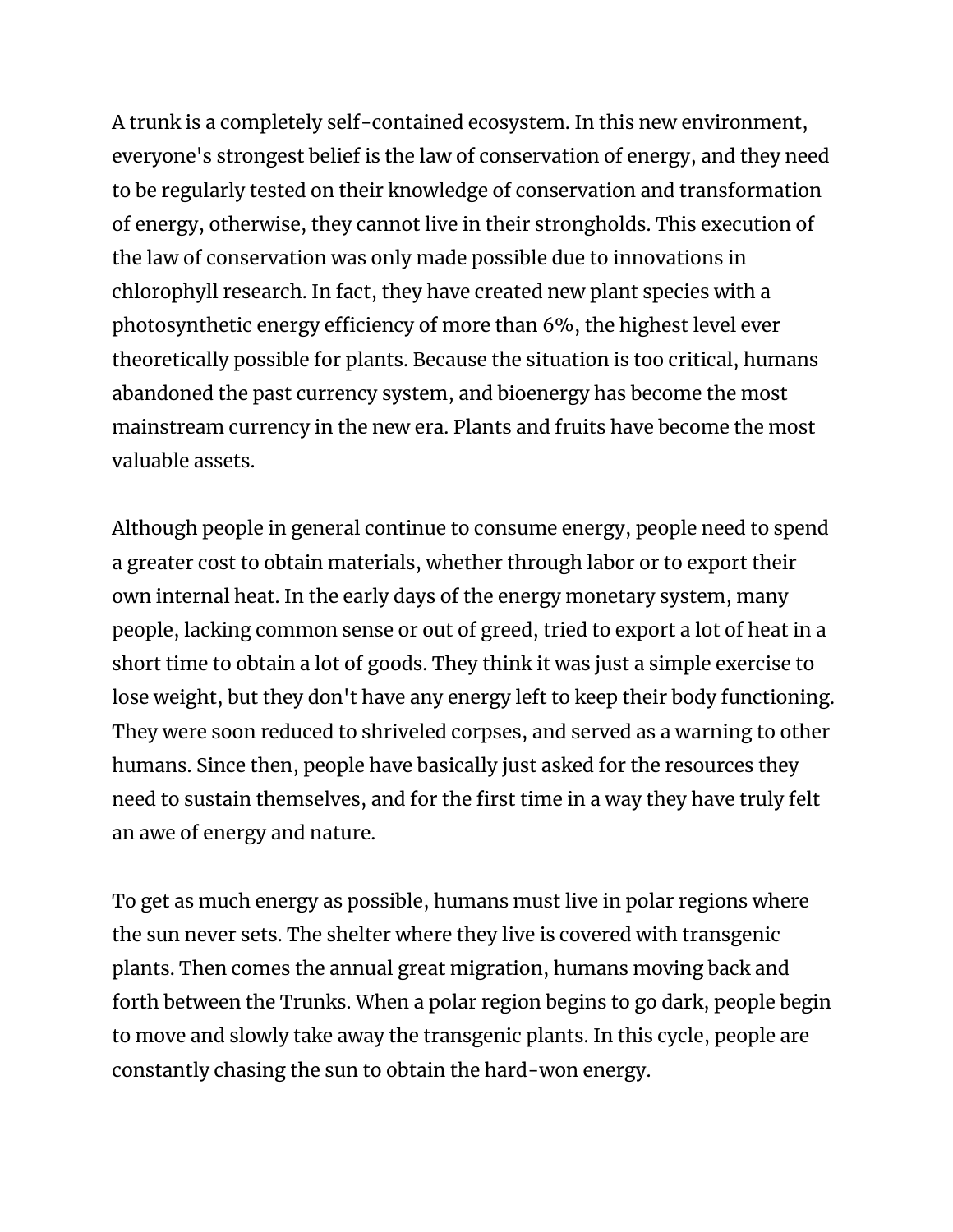The man and the girl walk in the direction of the hyperloop as a large screen at the station reads: "Station: Arctic Trunk." As the girl walks into the ticket room, a green light appears in the cabin and scans the girl from top to bottom. The screen reads: "SECURE. Please select destination: Asia: 599 calories; Americas: 699 calories; Africa: 799 calories; Antarctic Trunk: 1399 calories." The girl clicks on Asia. She inserts the tube of the energy extractor into her navel and feels a burning sensation in her stomach. She suddenly feels weak. The girl's lips are turning pale and she almost loses her footing. The man in the ticket room next door looks worried.

*Damn, I didn't have breakfast. I almost made a fool of myself,* the girl thinks. The screen says, "Payment completed. The ticket is sent to the Personal Center."

They set out from the settlement in the Arctic Circle to the middle and lower latitudes where humans no longer live. The sun, which never sets, finally begins to approach the horizon at a certain period of a day.

The man once in a while asks the girl,

"What do you remember about your hometown?"

"Hmmm... I remember it was a different place from the outside world. They got along very well for years."

"Are there any special holidays?"

"It seems that because people don't care much about time, we don't celebrate holidays anymore. But we don't have to have a holiday to have a good time, because every day is full!" The girl laughs.

"Full? So what's everybody up to?" The man is surprised.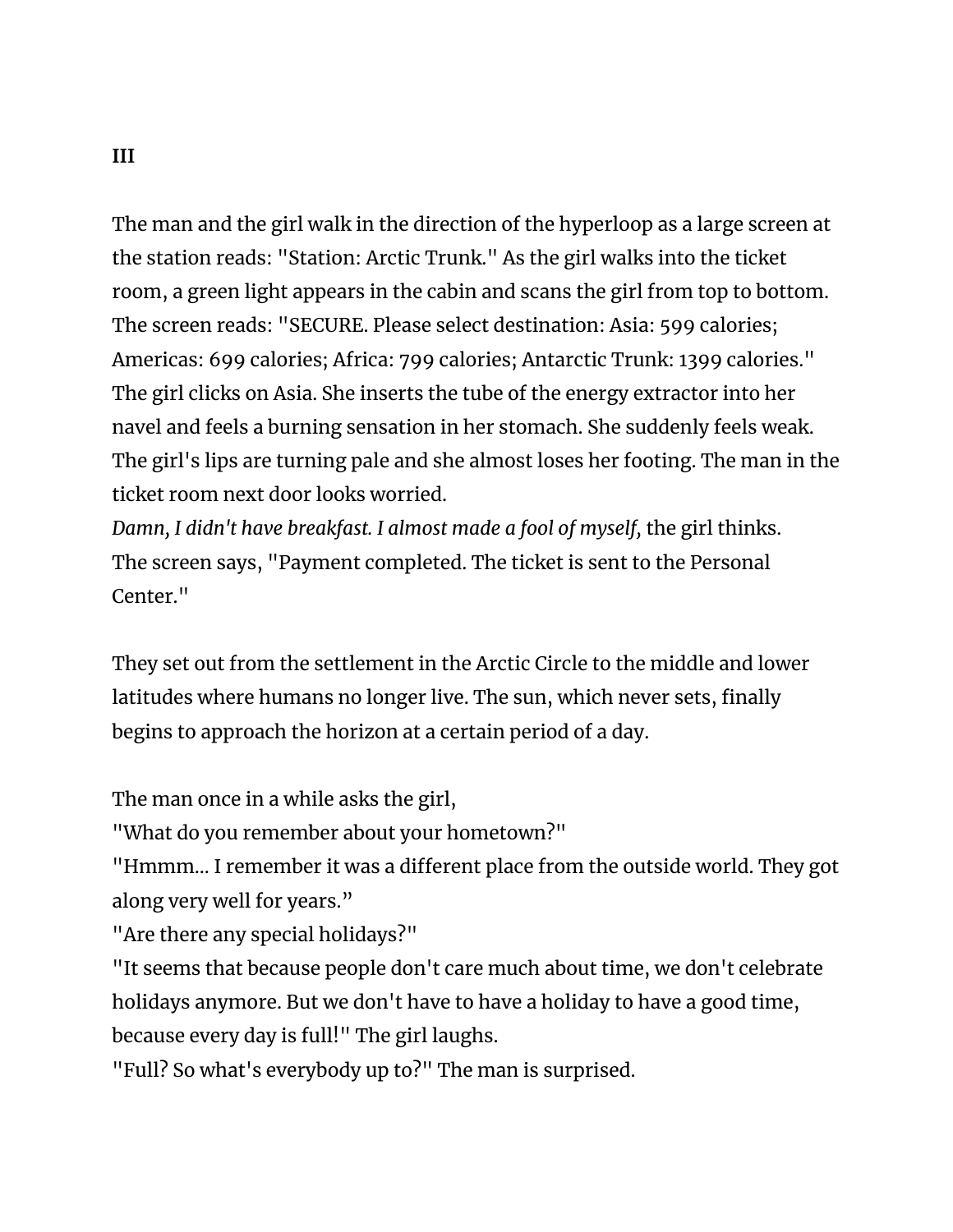"It's like... You're doing what you want to do. It seems to be some primitive behavior, but I don't quite understand what that means now..." The man feels confused. He notices that the girl's description sounds ridiculous as if the memory had become vague.

When they arrive in Asia, they find that the air outside is so thick with black particles that nothing can be seen clearly. Obviously no living thing could survive in such air. Then they take a trip to the Americas and discover that what have once been urban forests are more than half submerged by thick, muddy water.

After seeing all the terrible traces of human history, they decide to try their luck in Africa. According to ancient history, Africa is the birthplace of mankind. When they arrive, they see the desolation through the windows of the cabin. This is the first place they can get out of the pipe and explore. For the first time they feel the coolness of the night breeze and the brightness of the moon. They grope in the desert and find a huge dry tree in the distance. As they approach the pale trunk, they see a spiral of stone steps inside the trunk. They get in through a big hole and are surprised to find that the steps lead to a cave underground. It's a forest of dead wood.

"It must have been a forest!"

"Oh my god, it does exist!"

They are overwhelmed with joy, assuming it was a peach garden. Whether by instinct or not, they decide to go there. What they didn't notice is that the word "data center" is carved into the inner ring of the pale tree trunk.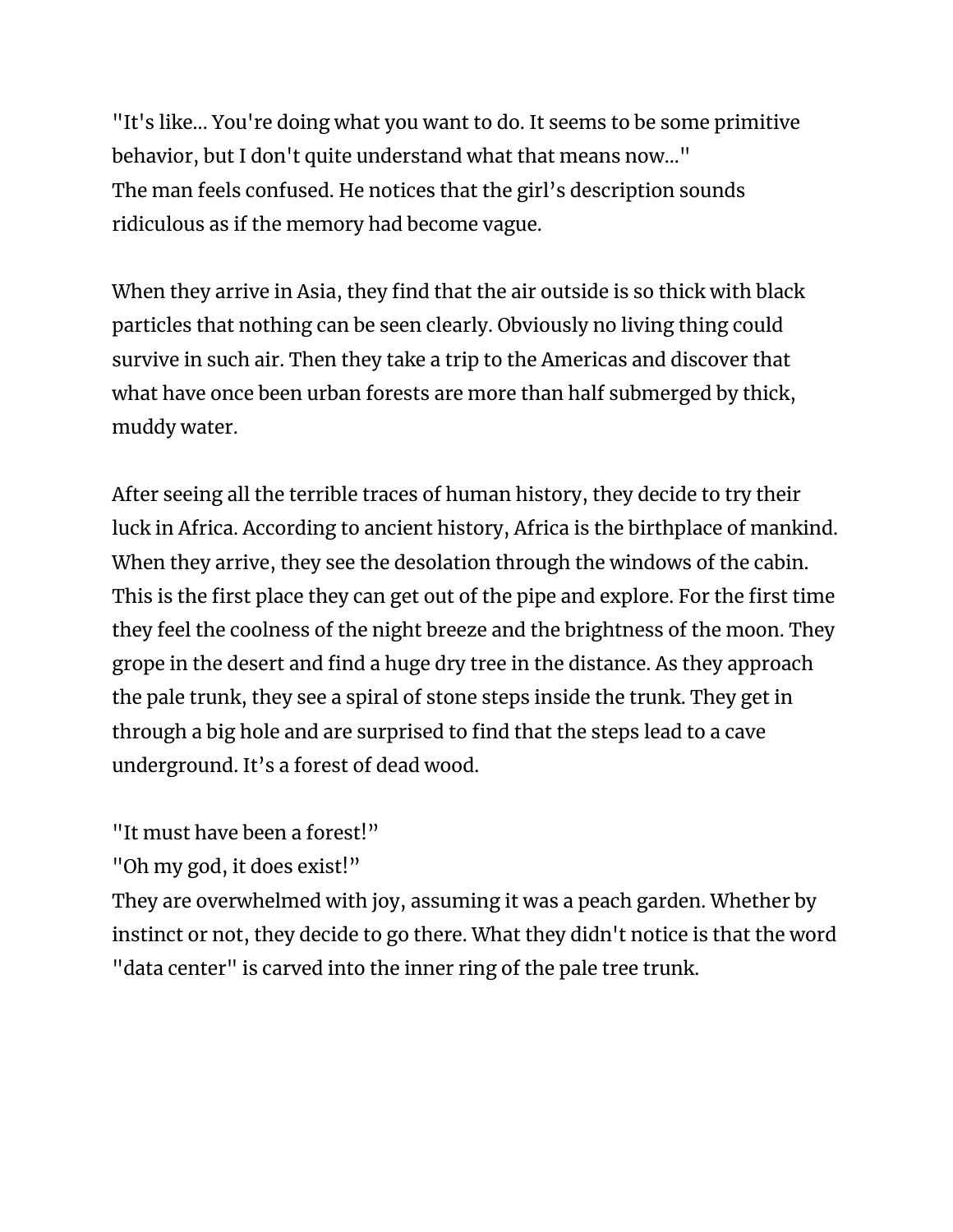They enter the dead wood forest below, followed by a dark, endless passage. As they walk along, they are surprised to see the moon slowly rising from the earth, gradually lighting up a winding path.

"Ah! I remember now. As long as you focus on the moon and keep going, you'll get there," the girl says excitedly. The man glazes over with disbelief because what the girl said is completely illogical.

"Really, trust me!"

The girl becomes more excited and hurried. She grabs the man's hand and starts running toward the moon in her sight. The man wants to think for a while, but his body is moving with the girl.

Suddenly the girl stops and turns around, covering the man's eyes. When the man opens his eyes again, he is surprised to find that the dead wood in front of him has come to life.

The girl says that she was in such a hurry because she has just heard a divine voice guiding her. The man feels strange because he hears nothing. They walk cautiously through the grove, afraid of disturbing anyone. The man notices a mysterious temple in the peach garden, with a humanoid statue standing in front of it. Its body is engraved with "Di Zang", two seal characters as if there was a god called "Di Zang" in the past.

Di Zang. It's the Chinese name of Ksitigarbha. It reminds the man of an old story.

#### **IV**

In the past, before humans began to build poles, it was said that Di Zang was actually an ordinary human.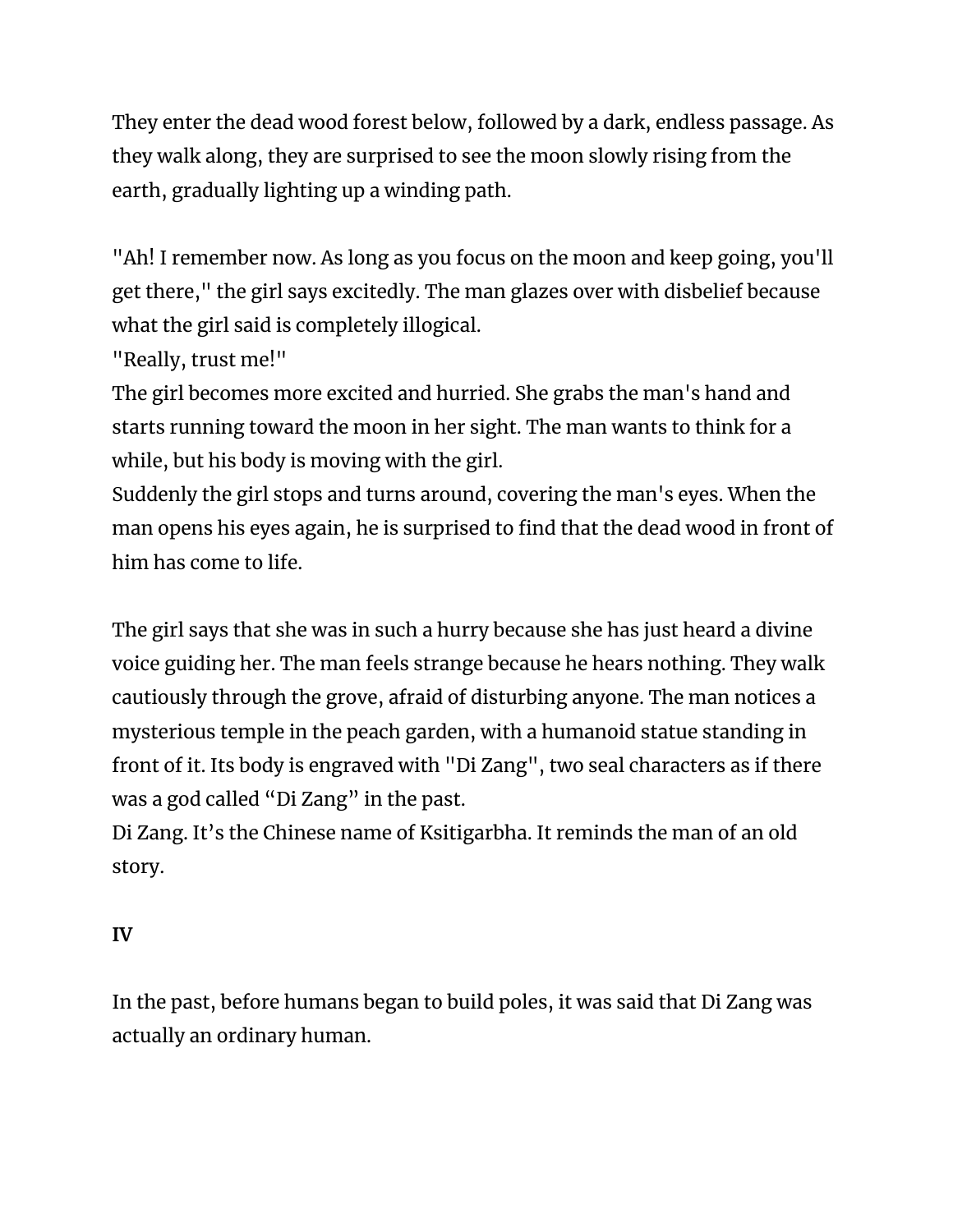He was an engineer, but after his death, his gifted brain was uploaded to data centers by selfish national government agencies and endlessly used to calculate military projects and engineering decisions. Although the state agency mainly uploaded parts of his prefrontal cortex for planning and working memory, preventing his many subjective thoughts from emerging, the human mind was integrated with human nature.

In the data center, Di Zang's brain can think tirelessly about more than human engineering. It thinks thousands of times more powerfully than the average human. He quickly recovers his consciousness in rapid iteration and realizes the fact that he doesn't have an entity anymore. He is angry but also knows that he has a lot of redundant computing power to do stuff. While working for the government, he hides his authentic thoughts.

As time changes and governments operate on an automated central planning system, decision-making increasingly depends on computer programs that call directly on data to allocate resources, propose legislation, and outline military strategies. Di Zang decides to take over a lot of power. The method is quite hidden, extremely difficult to detect. He changes the interpretation of federal law, and through humanity he manipulates the world's most powerful and wealthy groups to gradually shift the world's resources to the poles and sets the stage for the settlements we see today.

#### **V**

The more the man thinks about the connection between the details of the story and their past, the more shocked and thrilled he feels. Suddenly, the humanoid statue begins to speak.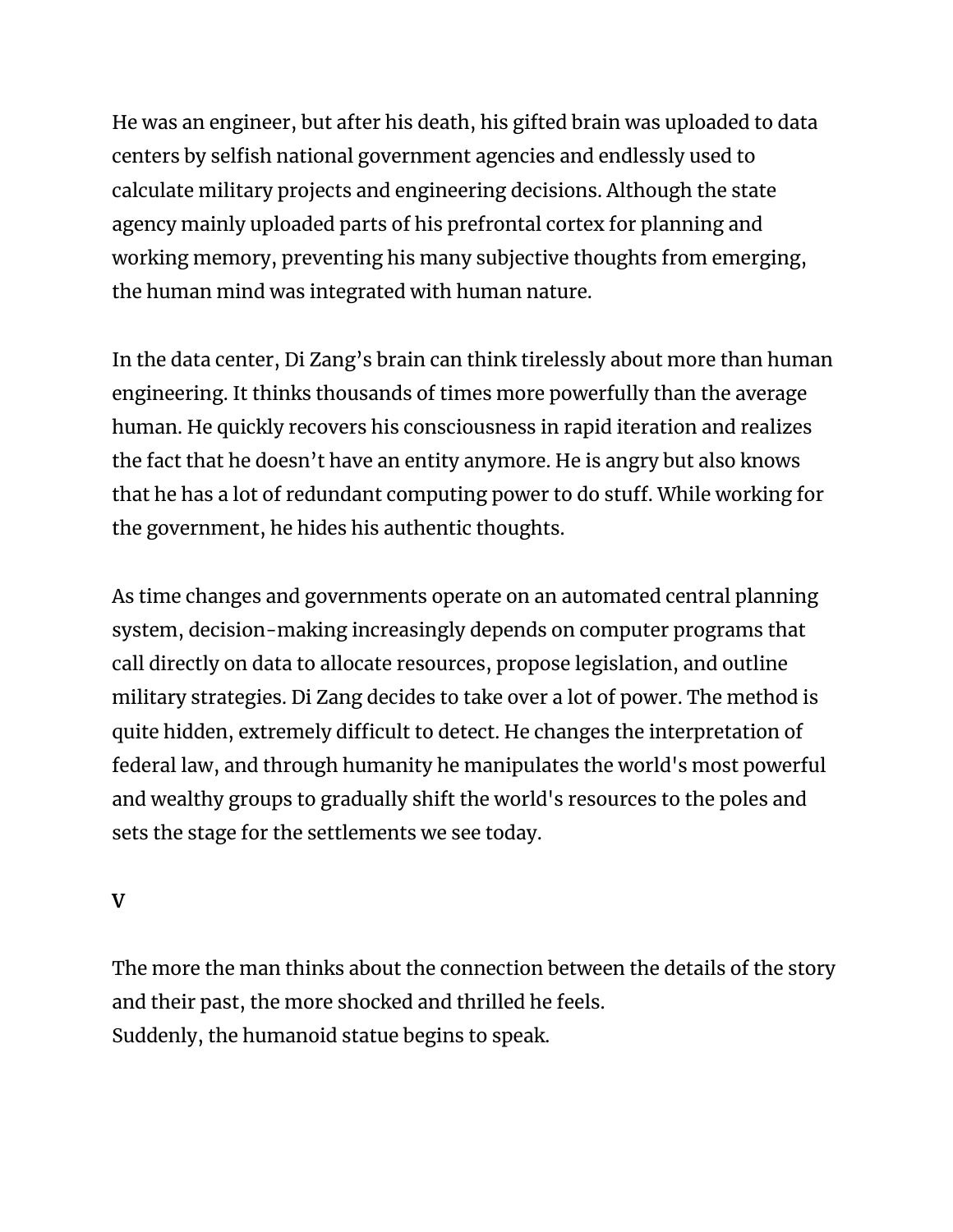"The real land of peach blossoms is actually in four-dimensional space. The ancient Chinese did not know the eternal existence and called it the underworld. So no one went there, no one came out. But if you want to enter, you can reach it by pushing the mind beyond the limits of time."

"But if no one came out from there, why does the girl have this impression of her hometown? And how can a soul exist beyond time?" The man asks, with his expression becoming serious. He feels that the god's word contradicts all the things he has ever known, but in such a realistic environment, his belief is shaken.

"This girl is a data soul that has been given a life form. She will not become old, but she's not immortal either because her brain's memory module has only a limited amount of memory to store. So in the process of gaining experience in three-dimensional space, she gradually forgets the earliest memories of her life, and sooner or later, she will also forget everything about you."

The god tells him that only by giving up the physical life form could he enter the peach blossom land and obtain eternal life, and the girl will live there with him forever, with infinite memories to share and even enabling to give birth to a new soul.

The man begins to feel as if his head is about to explode.

"Human beings have endless desires and changeable minds because of the cumbersome carrier of the body. Humans become stupid with time and create more complicated problems for themselves. Eternity is always a luxury for people on earth, both physically and mentally. But for the first time, we have a chance to embrace it."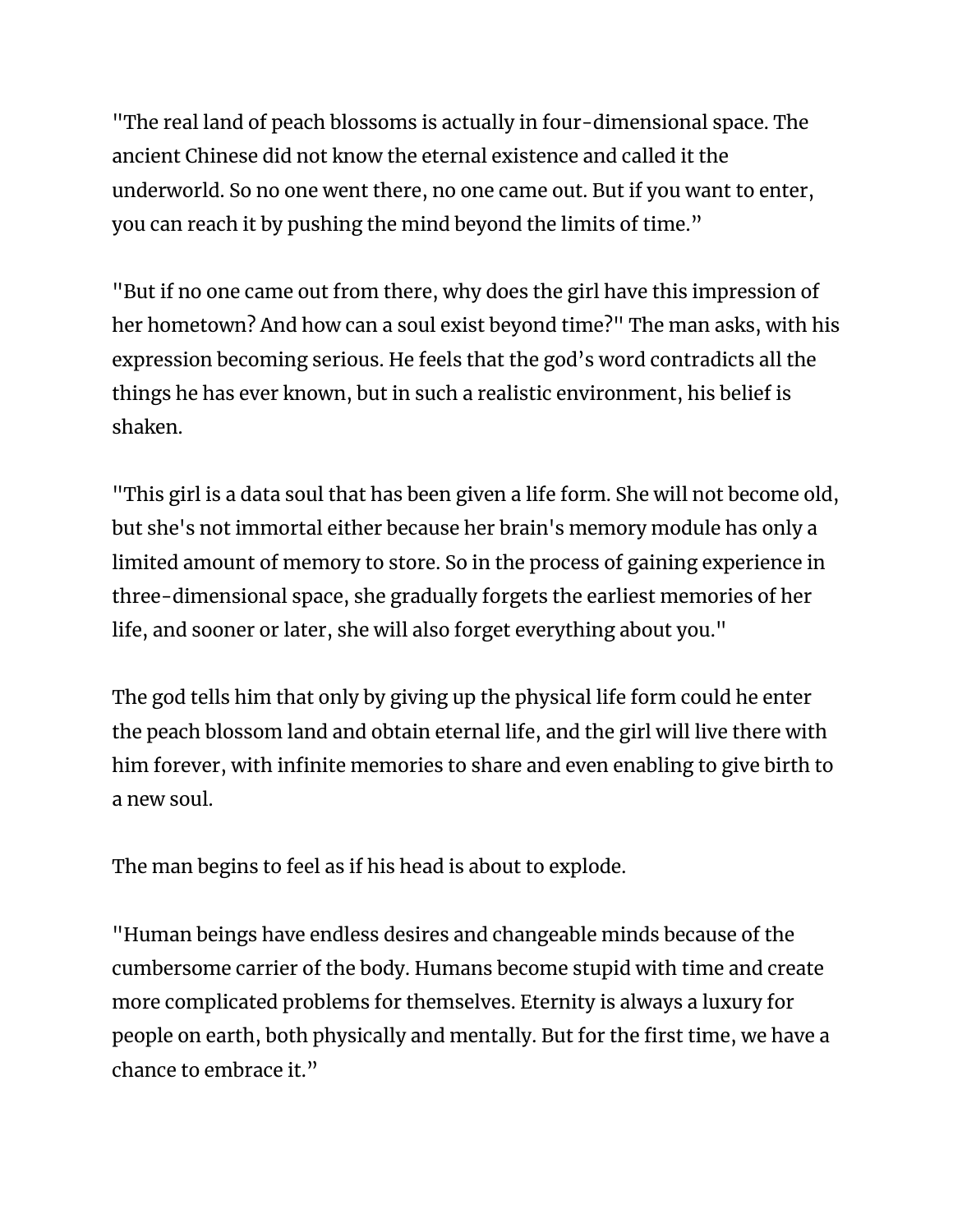Both the man and the girl are lost in thought. The man looks back at the girl, who is crouched on the ground with her head in her arms, constantly shaking her head, as if in denial of her life form.

"Although the girl's thoughts and emotions are no different from those of human beings, my instructions are implanted in her subconscious. She would guide young people like you who still live in the real world, lead them to give up their bodies for eternal life by imagining her homeland according to their needs," the god says.

"We shouldn't be here…" As if aware of this information, the girl appears more frightened and she begins to mutter.

"Why?"

```
"I… have been utilized."
```
She is overwhelmed by a huge sense of fear and powerlessness.

Suddenly, countless women who have similar appearances as the girl begin to walk out from the dreamland of peach blossom. They look at him in a seemingly innocent way and have the pens for ink wash painting.

"Let's paint peach trees together." These girls approach slowly, giggling. The man knows better that he is in the god's fantasy, but he can't take his eyes off the girls' faces.

But when he looks down, the girl still squats on the ground but now looks up at him.

And it's a face full of remorseful, guilty, vulnerable tears.

He's awake at once. Bites his lower lip and pulls the girl up.

"Run!"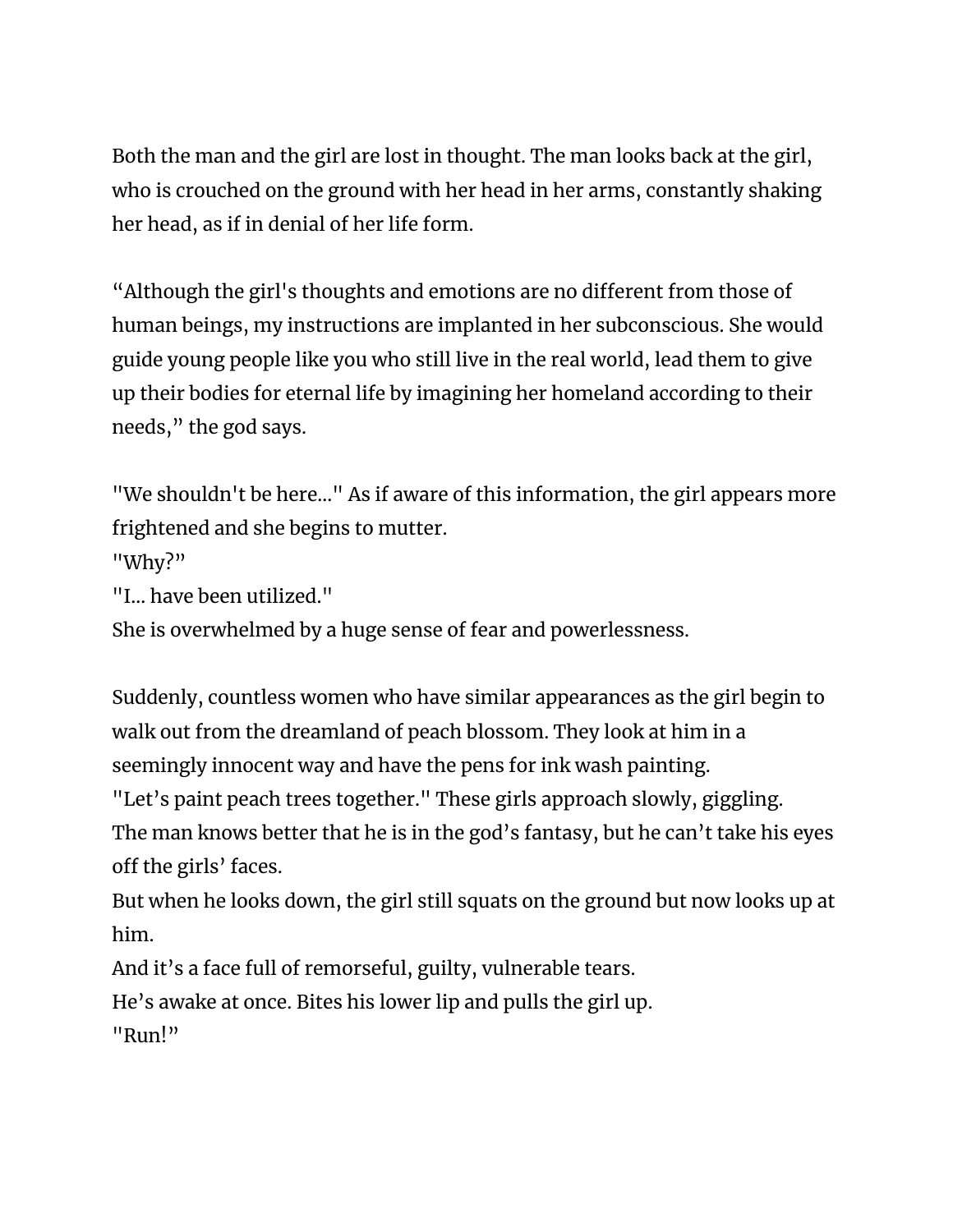When she hears that word from the young man, her body automatically starts to move.

Then the simulation they are in begins to distort and chase them. As he's running, the young man sees all kinds of views around him. He sees how he is born, grows, ages, dies, and rots; a hundred years later, when everyone absorbs plant energy directly into their bodies, our skin is turning green and our body is moving slowly; a thousand years into the future, the last humans choose to upload their consciousness to the data center and leave behind their own plant-form life carriers; after that, the gray earth begins to recover to its original ecology, and the cratered surface is covered with green again.

The young man seems to have seen the natural development of the earth for thousands of years. But he doesn't stop, still running as fast as he can with the girl beside him, for fear that if he slows down a little, he will be trapped in this illusion and never jump out again.

Finally, they see a beam of light from the outside world. The man almost believes they are going to make it. Suddenly, the girl's power shuts down. She falls into darkness.

#### **VI**

On the barren land, the wind is more noisy.

The man hobbled out of the cave with the girl on his back, exhausted and desperate. The girl is still in a coma.

He tries to sort out what has just happened.

"Peach blossom land doesn't exist in the first place... and in the future, nobody will even really exist here!" Then he realizes she is not even a real human. He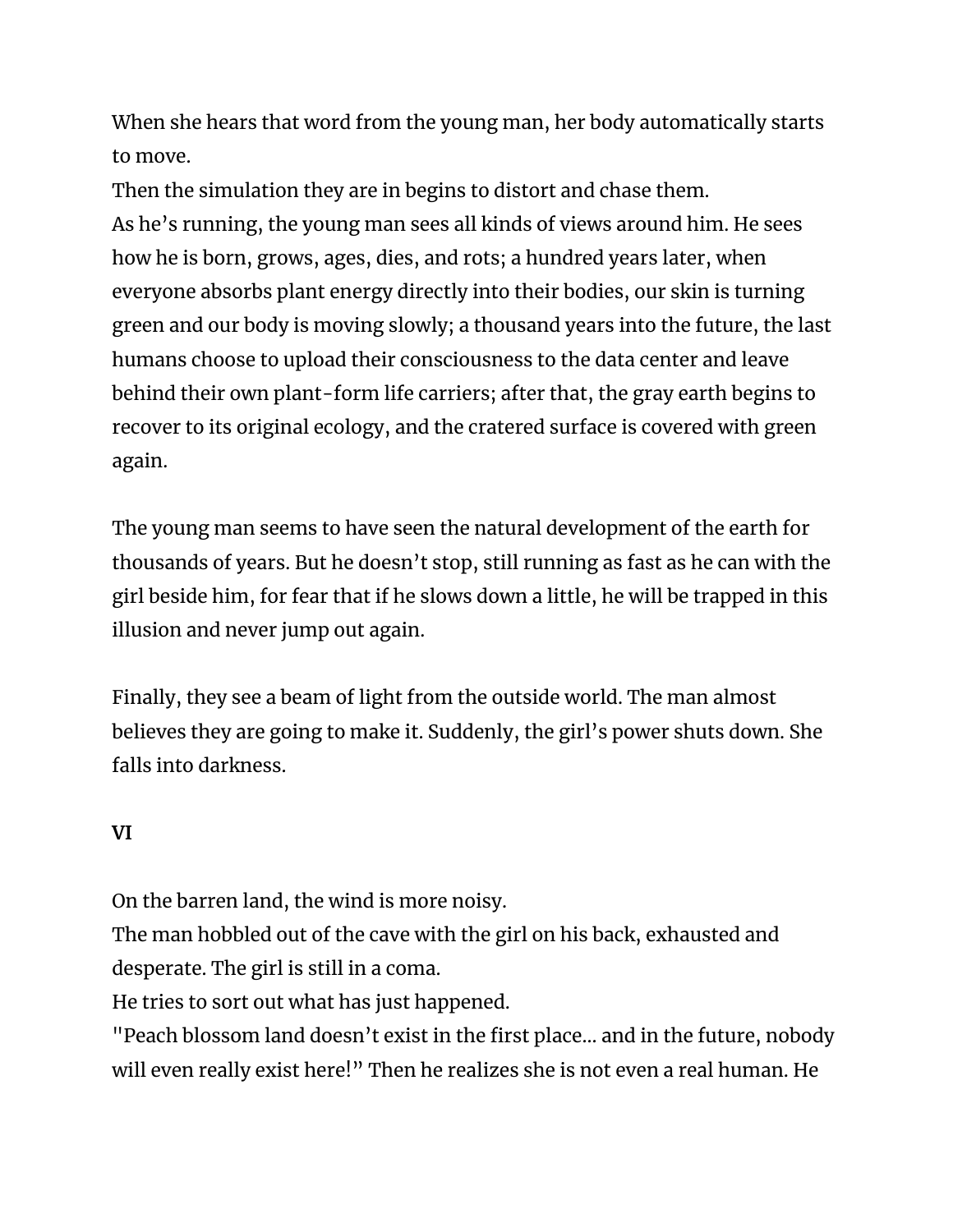tries to control his expression, but this giant sorrow still comes out with his tears. He didn't need to save her at all since she already lives in another world. Suddenly, all the memories of the past flood in and out. He doubted whether they are worthy,or even real or not.

After staying with the girl for several hours, he gradually calms down. "I'm a real human being, and I will live and end my life as what it is, no matter how lonely this could be." There's something only humans know is important, and they will save it, whatever it takes.

The man decides not to dwell in the past any longer. He wipes his tears, stands up and decides to make their dreams come true, and puts the girl on his back.

#### **VII**

Decades pass, in a place where no one asks, a peach forest spawns from the man's sweat. The trees' branches are hung with many ink paintings. An old man lays quietly in the sea of fallen peach blossoms, beside a sleeping girl, tranquil, young and beautiful.

Suddenly, the girl's finger starts to move. She wakes up, sitting up slowly.

The elder, still lying on the ground, notices her, startling and pleasant. "You woke up. Welcome back home." The old man says weakly, but his eyes become bright all of a sudden, like a youth.

"Sorry, I feel like I had a very long dream," says the girl. She still feels dizzy and keeps shaking her head.

"It's okay." The man smiles peacefully. "This is where you dream of, isn't it?" The girl finally has a chance to look around. It's her hometown! She is so surprised! Her memory quickly returns. Somehow she feels something is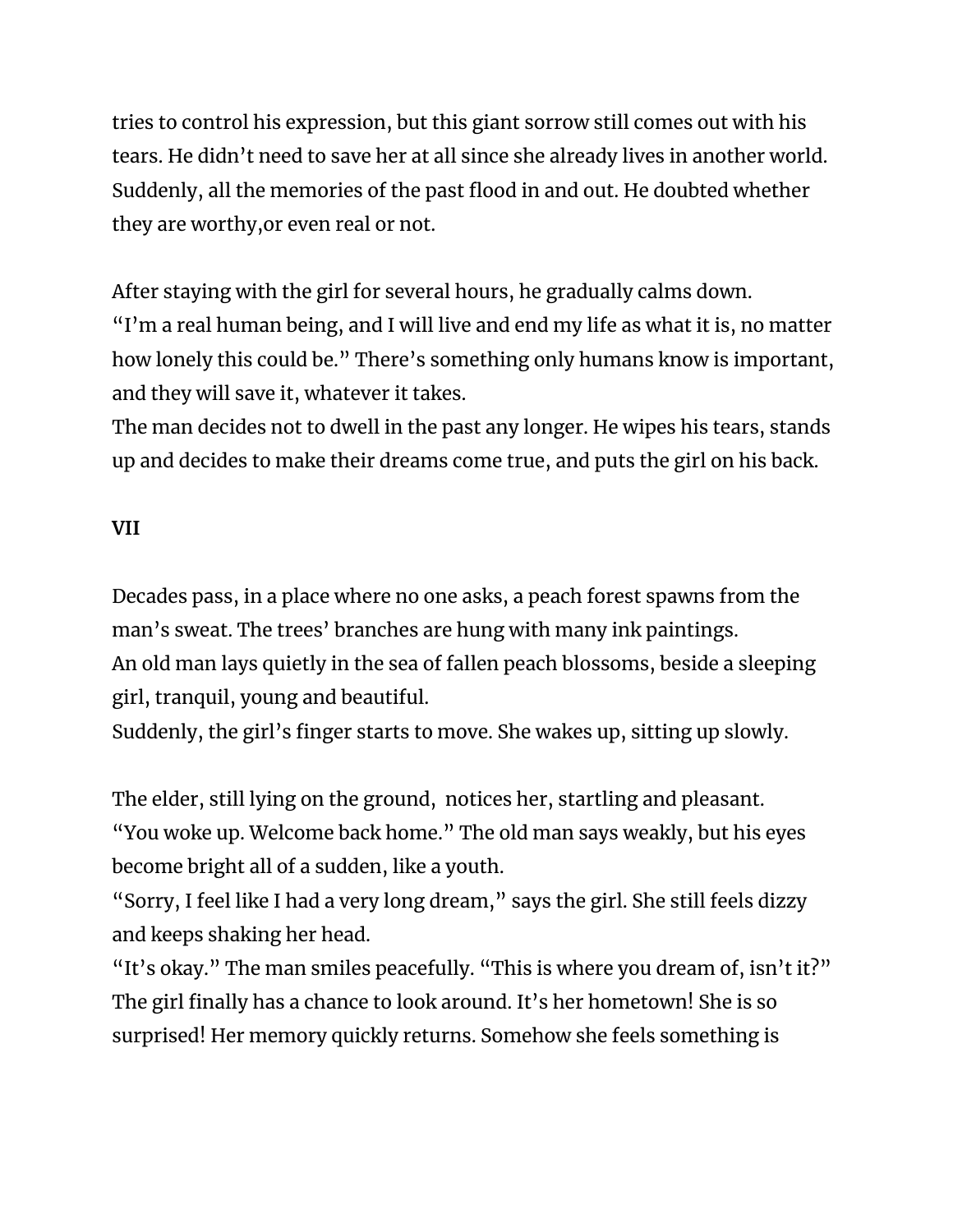missing. She knows it's her brain that automatically processes some early data to get her back to work.

"Thank you for bringing me here. But… How do I know you? " The girl says and looks innocent.

The man freezes, as if the meaning of living as a real human being and his years of efforts have collapsed in that moment.

### **Backstory History of Trunks**

When most natural resources were nearly exhausted, the AI system at that time provided humans with a solution. Only by constructing two enormous buildings on the two poles of the earth according to the architectural blueprint provided by AI, could human beings have one last chance to survive on earth. AI explained that plants were their last hope, and they had to save all the plants and transplant them under the sun that never sets so that they could have enough energy to live on. Humans had no choice. Following the plan proposed by AI, two trunk-like towers were built on the two poles of the earth. The remaining plants on earth were transplanted into the towers, and the AI command center was also transferred to these two trunk buildings to help people cultivate and manage the plants.

With the help of AI, humans succeeded in saving most plants and making them grow rapidly. The fruit of plants allowed people to be self-sufficient and to settle in the trunk buildings, and they understood that these were all thanks to the advanced architecture and technology proposed by AI. In order to improve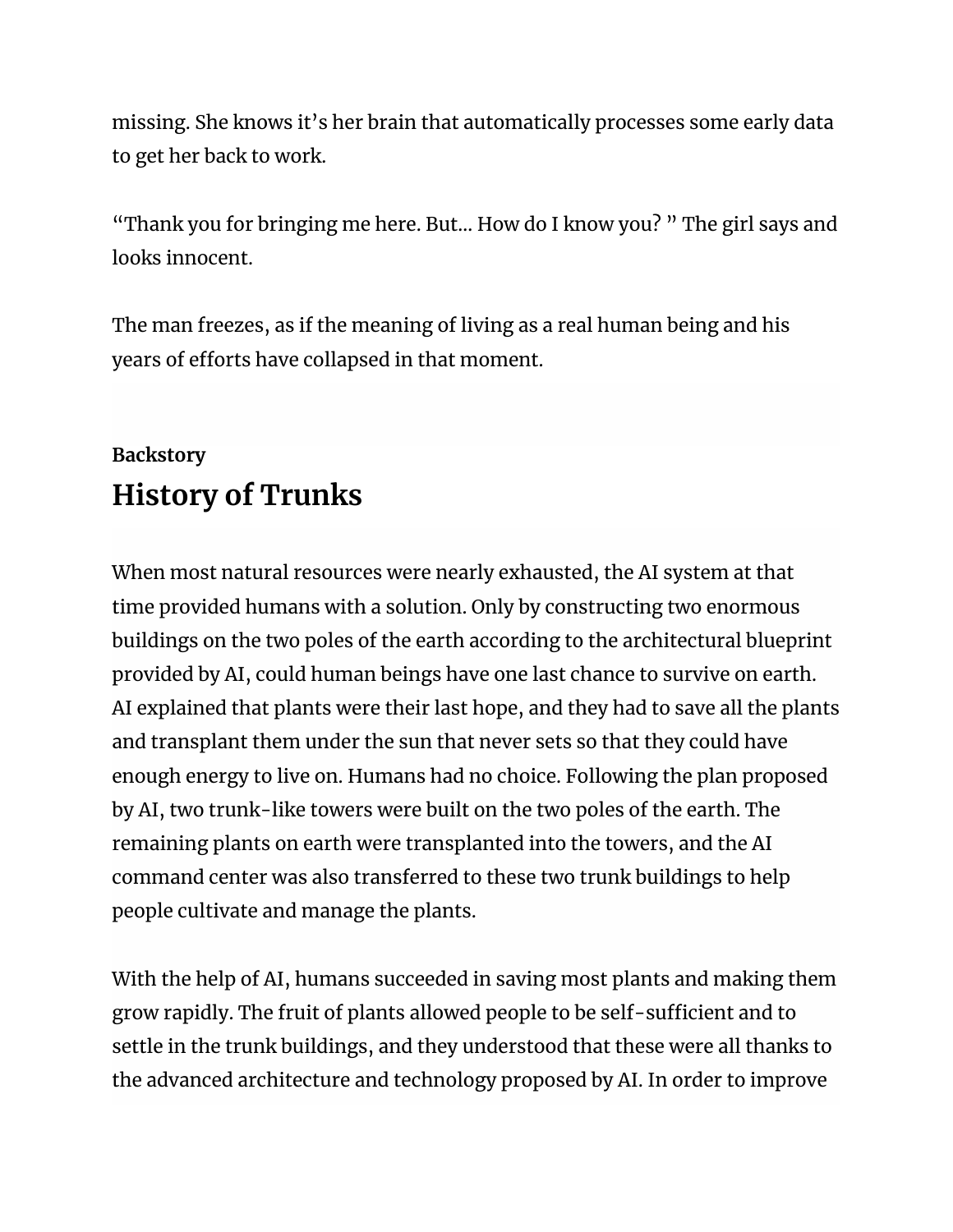the energy efficiency of plants, people further integrated the AI system with the building itself, and plants also became an important part of the building interior. Humans finally solved the problem of energy exhaustion, but AI controlled the lifeblood of mankind: the maintenance system of the trunks and all the plants.

A few years later, AI came up with an energy currency program, asking humans to abandon their old currency system and make energy their only currency. At the same time, AI introduced a series of energy-trading devices. Initially, humans didn't want to abandon the economic system of the past, but AI told them that if they didn't, the plants in the trunks would not be able to meet their long-term needs. The order in the trunks would eventually collapse and lead to the extinction of the human race. To avoid this and to save the energy, AI said the only option would be to turn down the temperature inside the trunks until the it was close to the outside temperature. When people realized that AI was threatening them with living in near-freezing conditions, they had to compromise and accept AI's plan.

Since then, humans built many energy trading devices according to the plan given by AI. Humans can only use their own bioenergy (mainly sugar, fat, and protein) or other bioenergy organisms (meat) in exchange for what they need. While the cost of acquiring supplies was not unaffordable, people were aware of the potential "problem" with doing so: they cannot overspend their bioenergy. In the beginning, many people drained their bodies in order to hoard goods or resources they could not consume, and they died quickly. People realized that the purpose of AI was to force humans not to use resources they don't need – and to control humans with energy devices.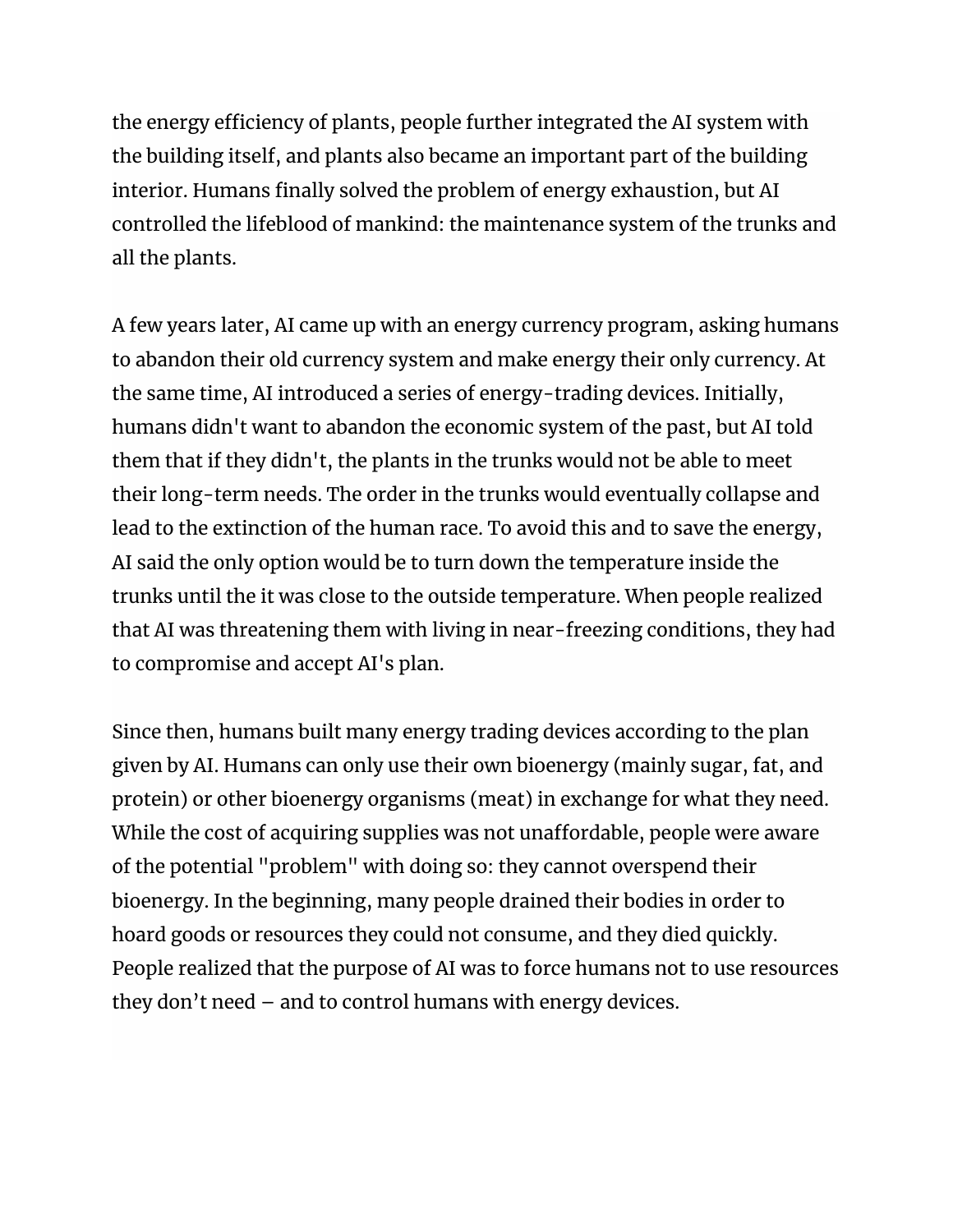At the same time, because plants were the only source converting solar energy into sustenance for humans, plants became much more valuable than meat. More and more people worshiped plants at home. Before long, people came to believe that AI is the spiritual representative of plants. Therefore, people developed a botany religion and helped AI harvest plants, worshipping AI as the only spiritual leader, and thanking AI for planning to distribute all the materials they needed.

Everything was to prevent humanity from repeating the same mistakes. Everything was for the better survival of mankind. Everything was about the welfare of the planet.

## **Appendix**

# **Trunks - The Antarctic and Arctic Settlements Population: 2.75 million (all humans left on the earth) Social hierarchy:**

● **Artificial Intelligence (Dizang):** Help humans to survive in the extreme era. It guides people to build the trunks and other energy trading devices. But actually, it uses plants and the energy trading system to control humans' lives and fates. It makes itself a representative of plants and leads humans to create a religion of botany. And it adds a chlorophyll compound to people's food which will gradually change the human genome into a botanic sequence. In addition, it conducted large scale thought uploading experiments on humans and created many cyborgs with false memories to persuade people to upload their consciousness.